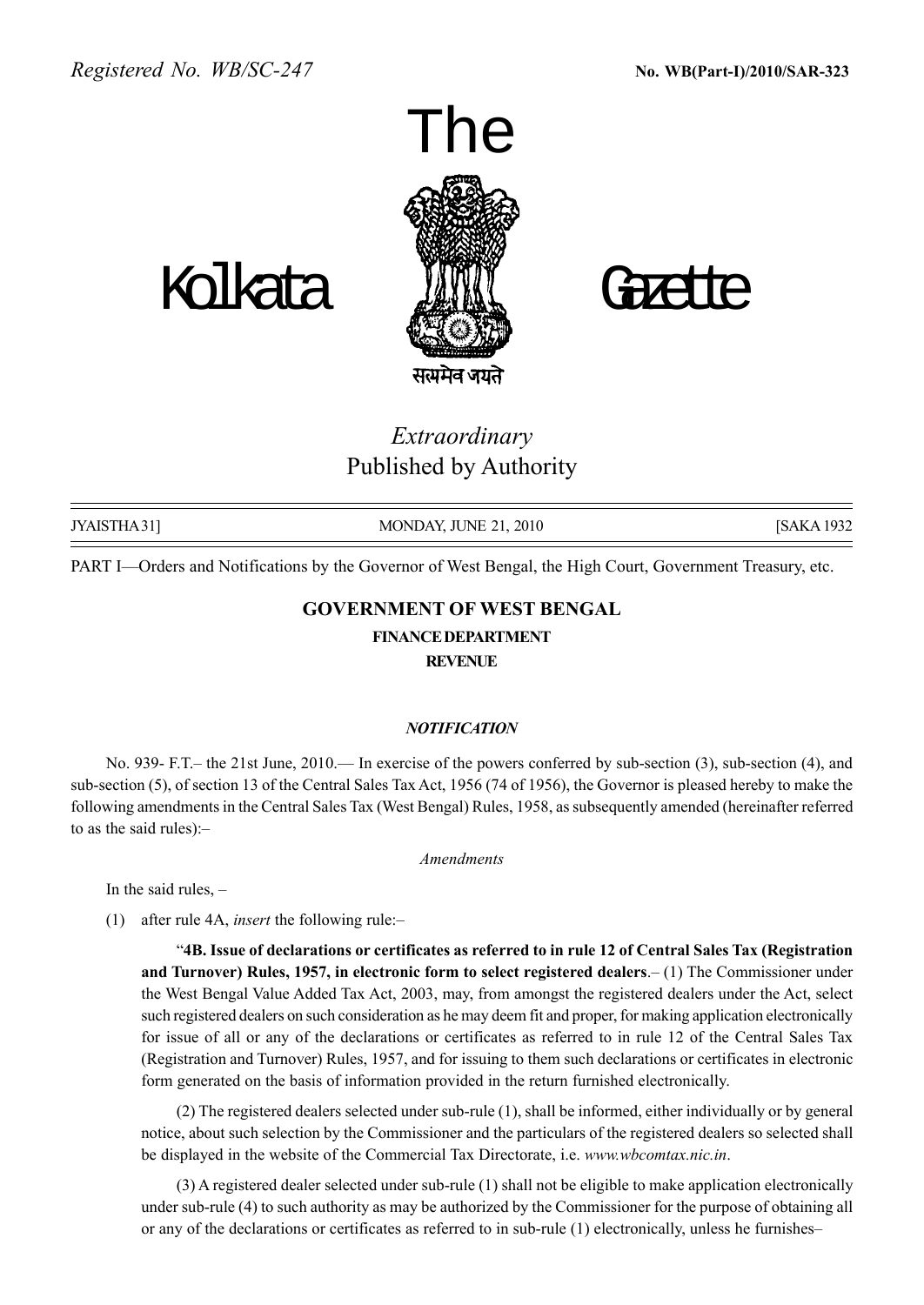- (a) one copy of the challan referred to in sub-rule (4), or one copy of receipt obtained on payment referred to in sub-rule (5), of rule 43 of the West Bengal Value Added Tax Rules, 2005, every year before making any such application in such year, evidencing payment of rupees five hundred to such authority towards annual fee for issue and delivery of the declarations electronically upon him by the said authority throughout such year; and
- (b) any return under the Act, or the West Bengal Sales Tax Act,1994, or the West Bengal Value Added Tax Act, 2003, together with the proof of payment of tax, interest and late fee, as the case may be, payable according to such return for the furnishing of which the prescribed date has expired.

(4) A registered dealer selected under sub-rule (1), shall have to confirm electronically the particulars in respect of the relevant declarations or certificates, to be generated on the basis of information provided in the return furnished electronically, before issue of such declarations or certificates and such confirmation shall be deemed to be an application for issuance of such declarations or certificates under this rule:

Provided that a registered dealer selected under sub-rule (1) shall not be eligible to apply for issue of such forms of declarations or certificates under any other rule unless the Commissioner allows the dealer to do so.

(5) The Commissioner under the West Bengal Value Added Tax Act, 2003, may de-select any registered dealer earlier selected under sub-rule (1) on such consideration as he may deem fit and proper and the decision of the Commissioner in respect of such selection or de-selection of a registered dealer, shall be final.î;

(2) in rule 8, after sub-rule (3), *insert* the following sub-rule: $-$ 

 $\degree$ (4) Every dealer, who is required to furnish return in Form 1 for a period in terms of sub-rule (3), shall furnish such return only after furnishing the return for the relevant period under the West Bengal Value Added Tax Act, 2003 and the West Bengal Sales Tax Act, 1994, as the case may be.";

- (3) in Form  $1, -$ 
	- (a) in serial No. 4, in clause (c), for the words, letters, figures and brackets "according to section  $8A(1)(b)$  of the Act", *substitute* the words, letters, figures and brackets "according to section 8A  $(1)(b)$  of the Act [Statement to be furnished in Annexure Sales Return (CST)]";
	- (b) in serial No.  $6, -$ 
		- (i) in clause (a), for the words, letters and figure "included in SL. No.  $5$ ", *substitute* the words, letters, figure and brackets "included in SL. No. 5 [Details to be furnished in Annexure E and in Annexure  $G$ ]";
		- (ii) in clause (d), for the words, letters and figure "included in SL. No  $5$ ", *substitute* the words, letters, figure and brackets "included in SL. No. 5 [Details to be furnished in Annexure E and in Annexure  $G$ ]";
	- (c) in serial No.  $8$ , $-$ 
		- (i) for the words, letters and figure "Break up of Balance  $X'$  of Sl. No. 7", *substitute* the words, letters, figure and brackets "Break-up of Balance 'X' as in 7 [If there is no claim of sales return in sl.  $4(c)$ ] / Break-up of Aggregate of Sale Price as in column (1) of Annexure Sales Return (CST) [If sales return is claimed in sl.  $4(c)$ ]";
		- (ii) in clause (c), for the words "not included in any other item", *substitute* the words, letter and brackets "not included in any other item [Details to be furnished in Annexure  $D$ .]";
	- (d) after serial No. 8, *insert* the following serial No. and the entries relating thereto: $-$

| $^{49}$ | (a) Total tax payable as in column $(4)$ of $8(e)$                                  | Rs. |       |
|---------|-------------------------------------------------------------------------------------|-----|-------|
|         | (b) Adjustment, if any, in respect of tax payable on account<br>of sales return     | Rs. |       |
|         | Adjustment, if any, in respect of tax payable other than<br>(c)<br>for sales return | Rs. |       |
|         | (d) Net amount of tax liability $[(a) - (b) +/-(c)]$                                | Rs. | , 22. |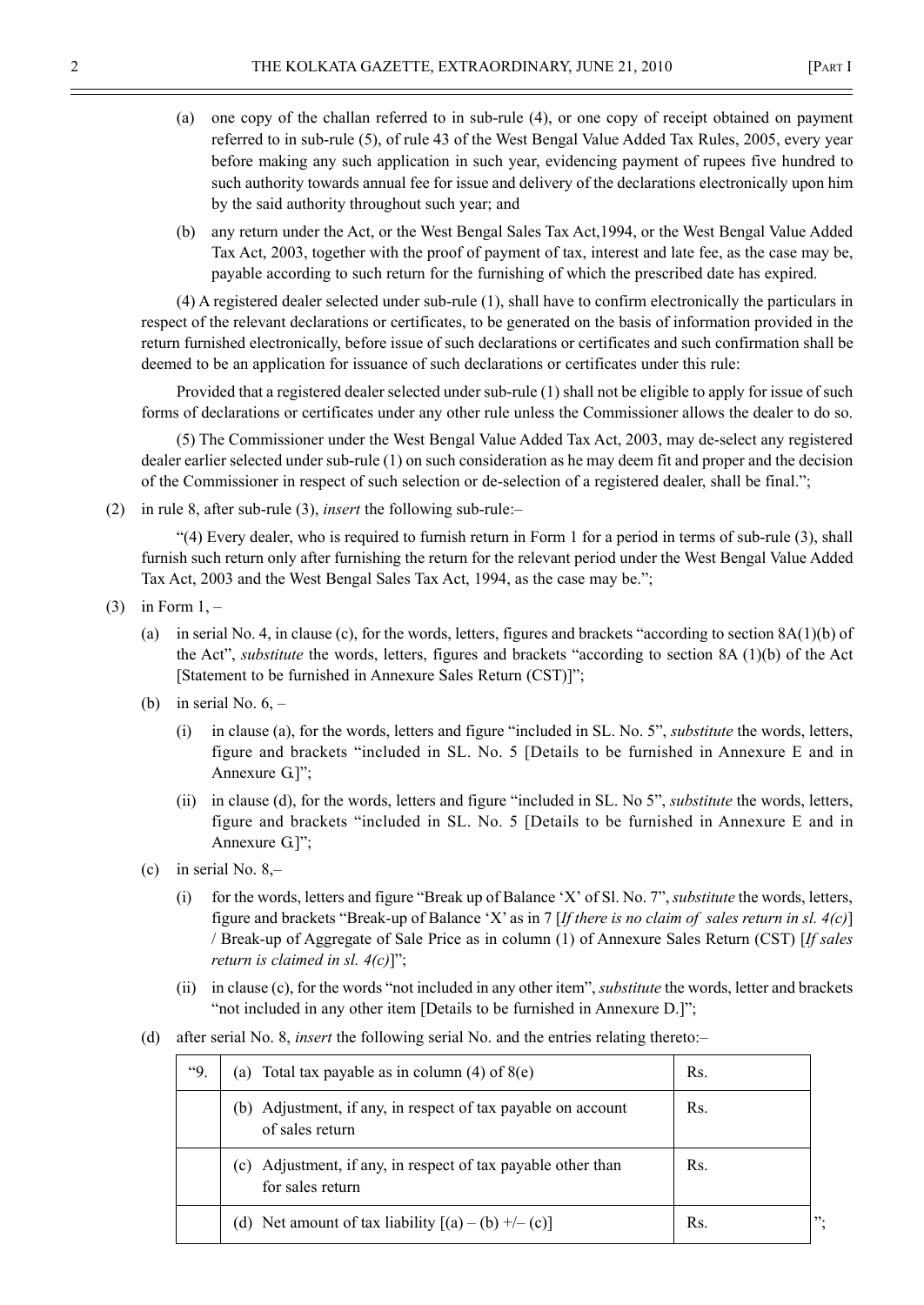$\equiv$ 

- (e) in serial No. 10, in clause (a), for the words, figures and brackets "Break up of total tax payable as in column (4) of  $8(e)$ ", substitute the words, figures and brackets "Break up of total tax payable as in column (2) of  $9(d)$ ";
- (f) after serial No. 13A, *insert* the following serial numbers and the entries relating thereto: $-\frac{1}{2}$

| $^{\circ}14$ | Goods purchased within the meaning of section 3 of the Central<br>Sales Tax Act, 1956 and for which Form C is required. [Details<br>to be furnished in Annexure E.                                        | Rs. |     |
|--------------|-----------------------------------------------------------------------------------------------------------------------------------------------------------------------------------------------------------|-----|-----|
|              | Receipt of goods on stock transfer from other States within the<br>meaning of section 6A of the Central Sales Tax Act, 1956 and for<br>which Form F is required. [Details to be furnished in Annexure F.] | Rs. | 99. |

(g) after Annexure D, insert the following Annexures: $-$ 

### "ANNEXURE E

### DETAILS OF INTER-STATE PURCHASES BY REGISTERED DEALERS FOR WHICH **'FORM C' IS REQUIRED**

|      |    |    |            | <b>RETURN PERIOD</b> |    |            |  |  |  |  | <b>REGISTRATION NUMBER</b> |  |  |
|------|----|----|------------|----------------------|----|------------|--|--|--|--|----------------------------|--|--|
|      | DD | MМ | <b>AZT</b> |                      | MМ | <b>AZA</b> |  |  |  |  |                            |  |  |
| From |    |    |            | IО                   |    |            |  |  |  |  |                            |  |  |
|      |    |    |            |                      |    |            |  |  |  |  |                            |  |  |

| Serial<br>No. | Name of Seller | Address of the Seller | State / UT of<br>the Seller | TIN/RC No.<br>of Seller | Purchase<br>order No. | Date |
|---------------|----------------|-----------------------|-----------------------------|-------------------------|-----------------------|------|
|               | (2)            | (3)                   | (4)                         | (5)                     | (6)                   |      |
|               |                |                       |                             |                         |                       |      |
|               |                |                       |                             |                         |                       |      |

| Bill/Cash Memo/<br>Invoice No. | Date | Purpose of<br>purchase | Amount<br>excluding tax | Tax amount | Amount<br>with tax      |
|--------------------------------|------|------------------------|-------------------------|------------|-------------------------|
| (8)                            | (9)  | (10)                   | (11)                    | (12)       | $(13) = (11) +$<br>(12) |
|                                |      |                        |                         |            |                         |
|                                |      |                        |                         |            |                         |
|                                |      | <b>TOTAL:</b>          |                         |            |                         |

Signature of the Dealer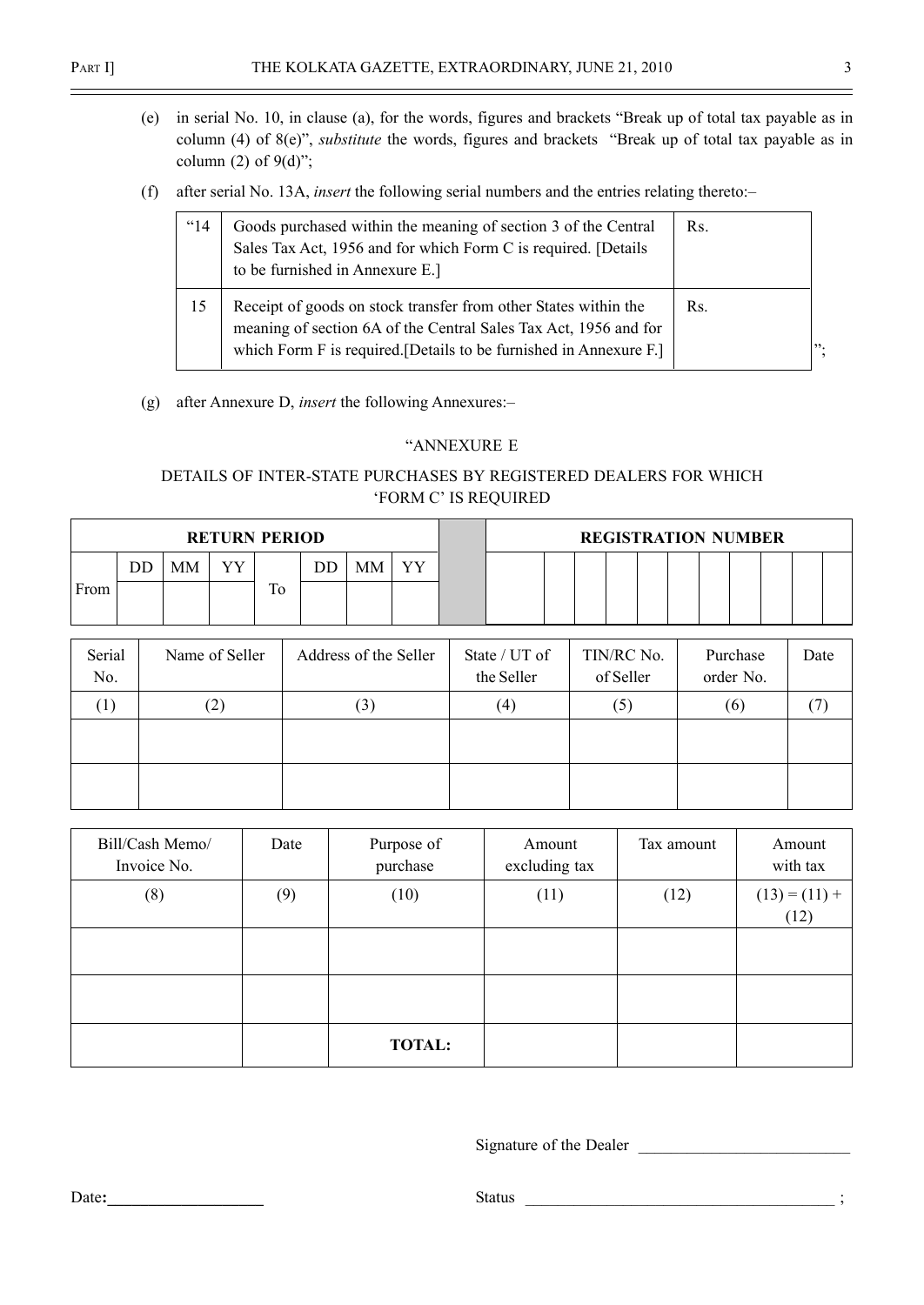#### ANNEXURE F

## DETAILS OF INTER-STATE STOCK TRANSFER RECEIVED BY REGISTERED DEALERS FOR WHICH FORM F IS REQUIRED

|      |    |    |    | <b>RETURN PERIOD</b> |    |    |     |  |  |  |  | <b>REGISTRATION NUMBER</b> |  |  |
|------|----|----|----|----------------------|----|----|-----|--|--|--|--|----------------------------|--|--|
|      | DD | MM | vv |                      | DD | МM | XAZ |  |  |  |  |                            |  |  |
| From |    |    |    | m<br>10              |    |    |     |  |  |  |  |                            |  |  |

| Serial<br>No. | Name of<br>Transferor | Address of the<br>Transferor | TIN/RC No. of<br>Transferor | Description of<br>the goods sent | Quantity of<br>the goods | Value of the<br>goods |
|---------------|-----------------------|------------------------------|-----------------------------|----------------------------------|--------------------------|-----------------------|
|               |                       |                              |                             |                                  |                          |                       |
| (1)           | (2)                   | (3)                          | $\left( 4\right)$           | (5)                              | (6)                      |                       |
|               |                       |                              |                             |                                  |                          |                       |
|               |                       |                              |                             |                                  |                          |                       |
|               |                       |                              |                             |                                  | <b>TOTAL:</b>            |                       |

| Serial No. of<br>invoice/challan or<br>any other document<br>under which<br>goods were sent | Date | Name of Railway, Steamer or<br>Ferry Station or Air Port or<br>Post Office or place of<br>Road Transport Company's<br>Office from which the<br>goods were despatched | Serial No. of Railway<br>Receipt or Postal Receipt<br>or Goods Receipt with<br>Trip sheet of lorry or any<br>other means of transport | Date | Date on which<br>delivery was<br>taken by the<br>Transferee |
|---------------------------------------------------------------------------------------------|------|----------------------------------------------------------------------------------------------------------------------------------------------------------------------|---------------------------------------------------------------------------------------------------------------------------------------|------|-------------------------------------------------------------|
| (8)                                                                                         | (9)  | (10)                                                                                                                                                                 | (11)                                                                                                                                  | (12) | (13)                                                        |
|                                                                                             |      |                                                                                                                                                                      |                                                                                                                                       |      |                                                             |
|                                                                                             |      |                                                                                                                                                                      |                                                                                                                                       |      |                                                             |
|                                                                                             |      |                                                                                                                                                                      |                                                                                                                                       |      |                                                             |

Signature of the Dealer \_\_\_\_\_\_\_\_\_\_\_\_\_\_\_\_\_\_\_\_\_\_\_\_\_\_\_\_\_\_

Date:\_\_\_\_\_\_\_\_\_\_\_\_\_\_\_\_\_\_\_ Status \_\_\_\_\_\_\_\_\_\_\_\_\_\_\_\_\_\_\_\_\_\_\_\_\_\_\_\_\_\_\_\_\_\_\_\_\_\_\_\_\_ ;

#### ANNEXURE G

#### DETAILS OF SUBSEQUENT SALES UNDER SUB-SECTION (2) OF SECTION 6 OF THE CST ACT, 1956

#### [Details of amount as shown in sl. No. 6(a) in FORM 1]

|      |    |    |      | <b>RETURN PERIOD</b> |    |  |  | <b>REGISTRATION NUMBER</b> |  |  |  |  |
|------|----|----|------|----------------------|----|--|--|----------------------------|--|--|--|--|
|      | DD | MМ | 73 T |                      | MМ |  |  |                            |  |  |  |  |
| From |    |    |      | 10                   |    |  |  |                            |  |  |  |  |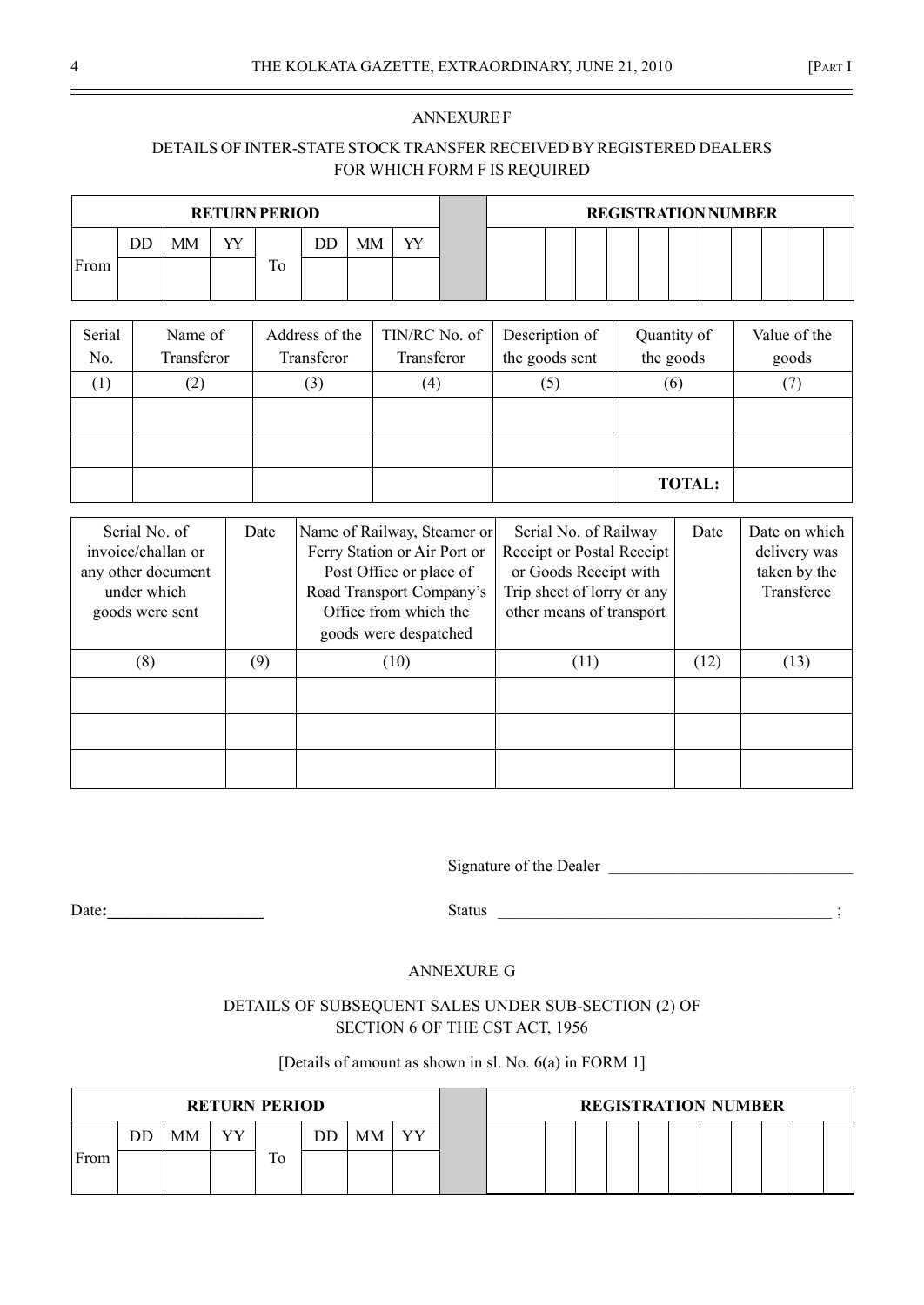$\equiv$ 

|        |                |      | <b>Purchase Details</b>              |      |      |                                |      |      |         |      |                                             | <b>Sales Details</b> |                         |        |        |
|--------|----------------|------|--------------------------------------|------|------|--------------------------------|------|------|---------|------|---------------------------------------------|----------------------|-------------------------|--------|--------|
|        | Purchased from |      | Bill/Cash<br>Memo/<br>Invoice<br>No. | Date |      | Description Amount<br>of goods |      |      | Sold to |      | Bill/Cash   Date<br>Memo/<br>Invoice<br>No. |                      | Description<br>of goods |        | Amount |
| Name   | State/         | TIN/ |                                      |      | Item | Qty                            | (Rs) | Name | State/  | TIN/ |                                             |                      | Item                    | Qty.   | (Rs.)  |
|        | UT             | RC   |                                      |      |      |                                |      |      | UT      | RC   |                                             |                      |                         |        |        |
|        |                | No.  |                                      |      |      |                                |      |      |         | No.  |                                             |                      |                         |        |        |
|        |                |      |                                      |      |      |                                |      |      |         |      |                                             |                      |                         |        |        |
|        |                |      |                                      |      |      |                                |      |      |         |      |                                             |                      |                         |        |        |
|        |                |      |                                      |      |      |                                |      |      |         |      |                                             |                      |                         |        |        |
| Total: |                |      |                                      |      |      |                                |      |      |         |      |                                             |                      |                         | Total- |        |

Signature of the Dealer \_\_\_\_\_\_\_\_\_\_\_\_\_\_\_\_\_\_\_\_\_\_\_\_\_\_\_\_\_\_\_\_\_\_\_\_\_\_\_\_

Date: \_\_\_\_\_\_\_\_\_\_\_\_\_\_\_\_\_\_\_ Status \_\_\_\_\_\_\_\_\_\_\_\_\_\_\_\_\_\_\_\_\_\_\_\_\_\_\_\_\_\_\_\_\_\_\_\_\_\_\_\_\_\_\_\_\_\_\_\_\_\_\_\_ ;

#### ANNEXURE

# SALES RETURN (CST)

#### [Statement of inter-State sales return as shown in serial No. 4(c) of Form 1]

|                  |    |    | <b>RETURN PERIOD</b>                 |    |               |    |                                      |                                    |  |       |                    | <b>REGISTRATION NUMBER</b> |                                             |  |
|------------------|----|----|--------------------------------------|----|---------------|----|--------------------------------------|------------------------------------|--|-------|--------------------|----------------------------|---------------------------------------------|--|
| From             | DD | MM | YY                                   | To | DD            | MM | YY                                   |                                    |  |       |                    |                            |                                             |  |
|                  |    |    |                                      |    |               |    |                                      |                                    |  |       |                    |                            |                                             |  |
|                  |    |    | Nature of inter-State sale from W.B. |    |               |    | Aggregate of<br>Sale Price*<br>(Rs.) | Amount of<br>Sales Return<br>(Rs.) |  | (Rs.) | Net Sales Turnover |                            | Tax involvement<br>in Sales Return<br>(Rs.) |  |
|                  |    |    |                                      |    |               |    | (1)                                  | (2)                                |  |       | $(3) = (1) - (2)$  |                            | (4)                                         |  |
| $\ddot{1}$       |    |    | Sales of exempted goods              |    |               |    |                                      |                                    |  |       |                    |                            |                                             |  |
| $\overline{11}$  |    |    | Sales exempt u/s 5 of CST Act, 1956  |    |               |    |                                      |                                    |  |       |                    |                            |                                             |  |
| $\overline{iii}$ |    |    | Sales taxable $@1\%$                 |    |               |    |                                      |                                    |  |       |                    |                            |                                             |  |
| iv)              |    |    | Sales taxable $@$ 4%                 |    |               |    |                                      |                                    |  |       |                    |                            |                                             |  |
| V)               |    |    | Sales taxable @ 10%                  |    |               |    |                                      |                                    |  |       |                    |                            |                                             |  |
| $\overline{vi}$  |    |    | Sales taxable @ 12.5%                |    |               |    |                                      |                                    |  |       |                    |                            |                                             |  |
| vii)             |    |    | Sales taxable $@$ %                  |    |               |    |                                      |                                    |  |       |                    |                            |                                             |  |
| viii)            |    |    | Other sales  (specify)               |    |               |    |                                      |                                    |  |       |                    |                            |                                             |  |
|                  |    |    |                                      |    | <b>Total:</b> |    |                                      |                                    |  |       |                    |                            |                                             |  |